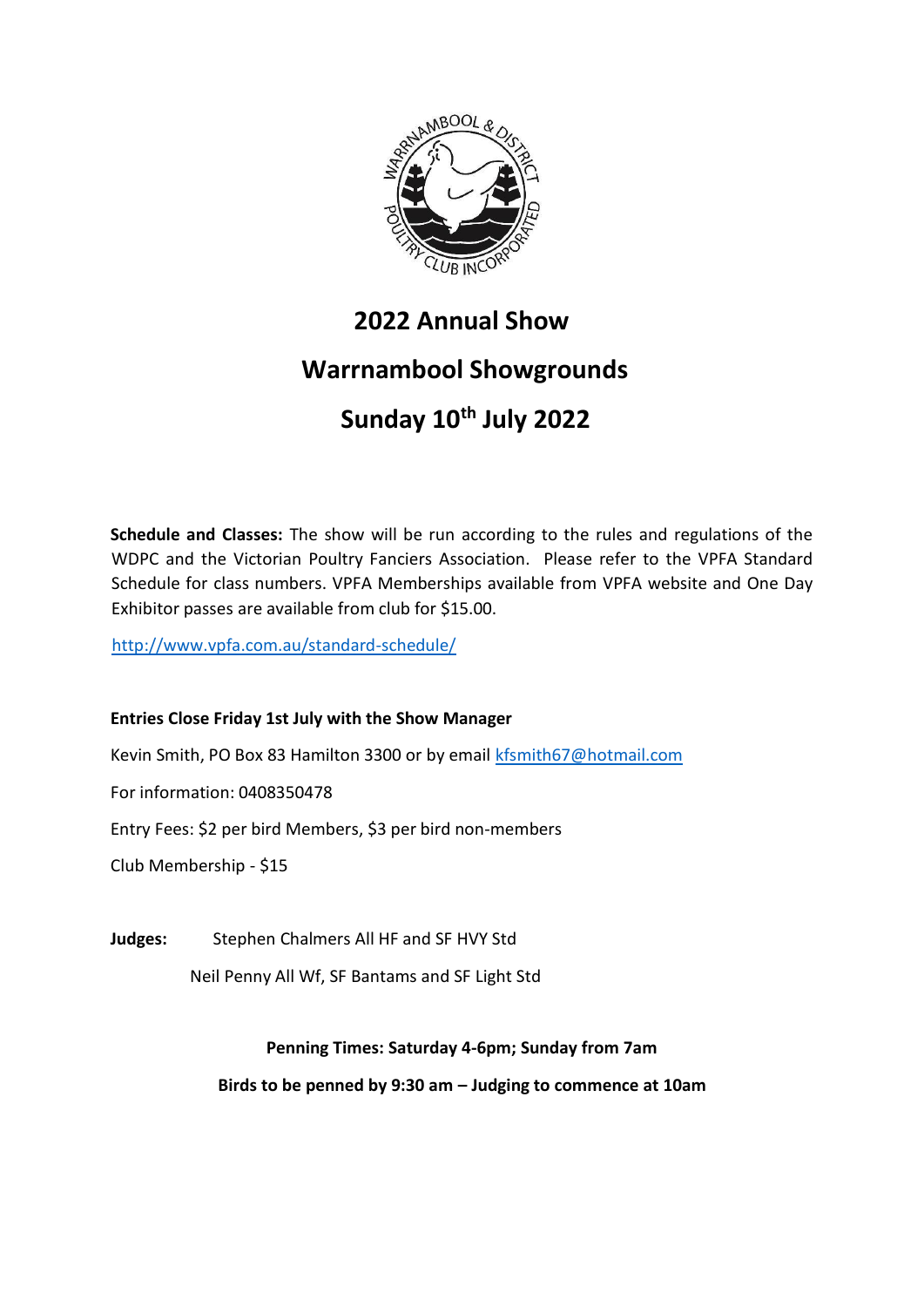#### **Prize Schedule**

| <b>Grand Champion Bird of Show</b>                     | <b>Trophy and Sash</b> |
|--------------------------------------------------------|------------------------|
| <b>Reserve Champion Bird of Show</b>                   | <b>Trophy and Sash</b> |
| <b>Champion Softfeather Large Light Breed</b>          | <b>Trophy and Sash</b> |
| Reserve Champion Softfeather Large Light Breed         | Sash                   |
| <b>Champion Softfeather Large Heavy Breed</b>          | <b>Trophy and Sash</b> |
| <b>Reserve Champion Softfeather Large Heavy Breed</b>  | Sash                   |
| <b>Champion Hardfeather Large Light Breed</b>          | <b>Trophy and Sash</b> |
| <b>Reserve Champion Hardfeather Large Light Breed</b>  | Sash                   |
| <b>Champion Hardfeather Large Heavy Breed</b>          | <b>Trophy and Sash</b> |
| <b>Reserve Champion Hardfeather Large Heavy Breed</b>  | Sash                   |
| <b>Champion Softfeather Bantam Light Breed</b>         | <b>Trophy and Sash</b> |
| Reserve Champion Softfeather Bantam Light Breed        | Sash                   |
| <b>Champion Softfeather Bantam Heavy Breed</b>         | <b>Trophy and Sash</b> |
| <b>Reserve Champion Softfeather Bantam Heavy Breed</b> | Sash                   |
| <b>Champion Hardfeather Bantam Light Breed</b>         | <b>Trophy and Sash</b> |
| <b>Reserve Champion Hardfeather Bantam Light Breed</b> | Sash                   |
| <b>Champion Hardfeather Bantam Heavy Breed</b>         | <b>Trophy and Sash</b> |
| <b>Reserve Hardfeather Bantam Heavy Breed</b>          | Sash                   |
| <b>Champion Waterfowl</b>                              | <b>Trophy and Sash</b> |
| <b>Reserve Champion Waterfowl</b>                      | <b>Trophy and Sash</b> |
| <b>Champion Waterfowl Light Breed</b>                  | Sash                   |
| <b>Champion Waterfowl Heavy Breed</b>                  | Sash                   |
| <b>Champion Waterfowl Bantam</b>                       | Sash                   |
| <b>Champion Junior</b>                                 | <b>Trophy and Sash</b> |
| <b>Reserve Champion Junior</b>                         | <b>Trophy and Sash</b> |
|                                                        |                        |

## **Feature Breeds, Life Member & Club Memorial Awards**

Champion Mediterranean; Champion Modern Game; Champion Indian Runner; Champion Leghorn; Champion Silkie, Champion Australian Langshan, Champion Silkie.

VPFA Journal Awards 2022 Hardfeather: American Game Softfeather: Std Wyandotte Rare Breed: Cochin Waterfowl: Rouen

**Best of Breed Awards will be made in Classes with 6 or more entries.**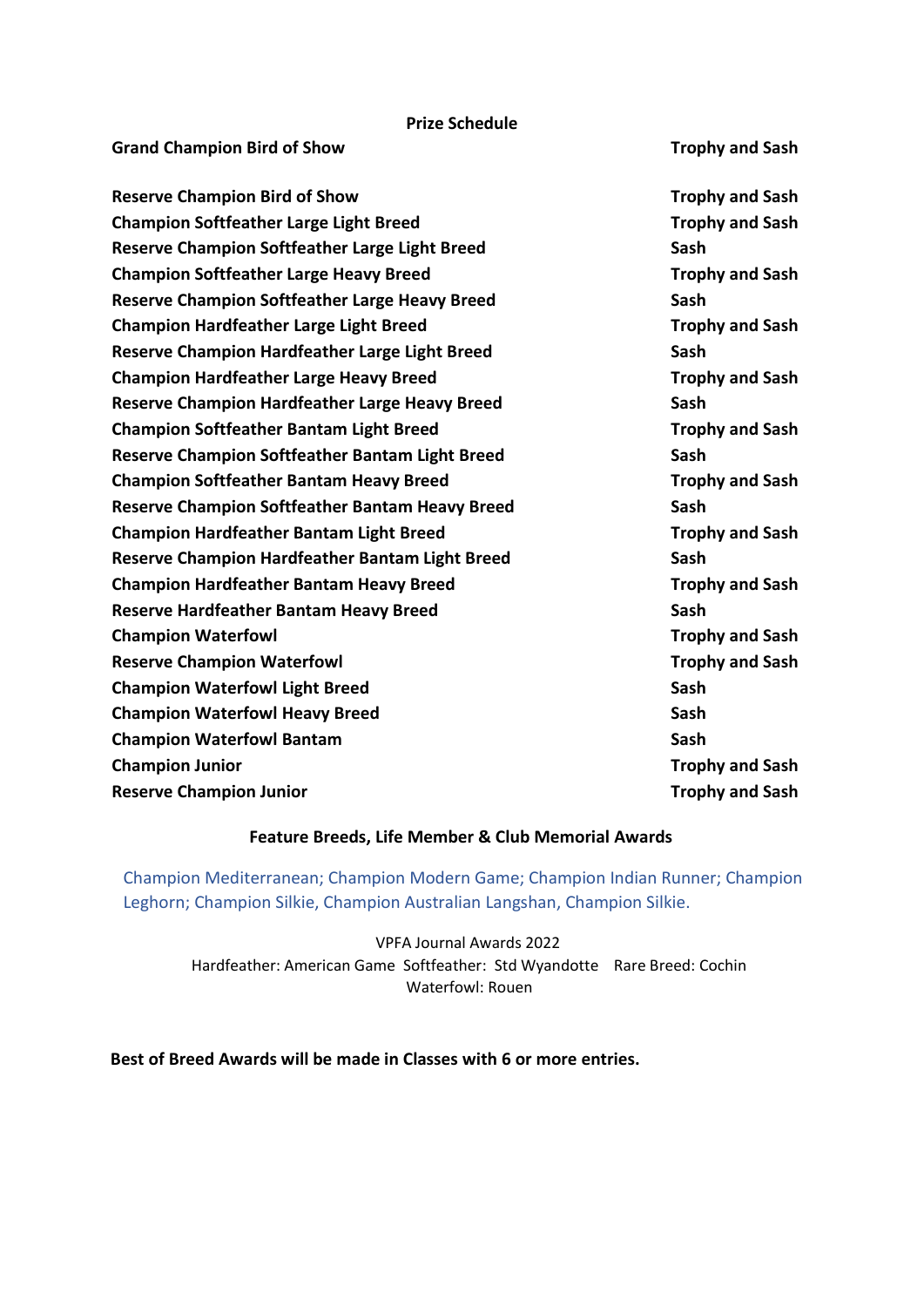### **Sponsors**

The Warrnambool and District Poultry Club would like to thank the following sponsors for their assistance in staging our events this year. Sponsors current at time of printing. We will acknowledge further sponsors on the day and in our newsletter.

Green Valley Grains, Bade Ness Rural, R & J Wood, Beth Hughes, Old English Game Fowl Club of Australia, K Smith & N McFarlane, Callaway Family, Keelie Shepphard. Laucke Mills

Lunch will be available on the day  $-$  the format will be subject to Covid compliance requirements.